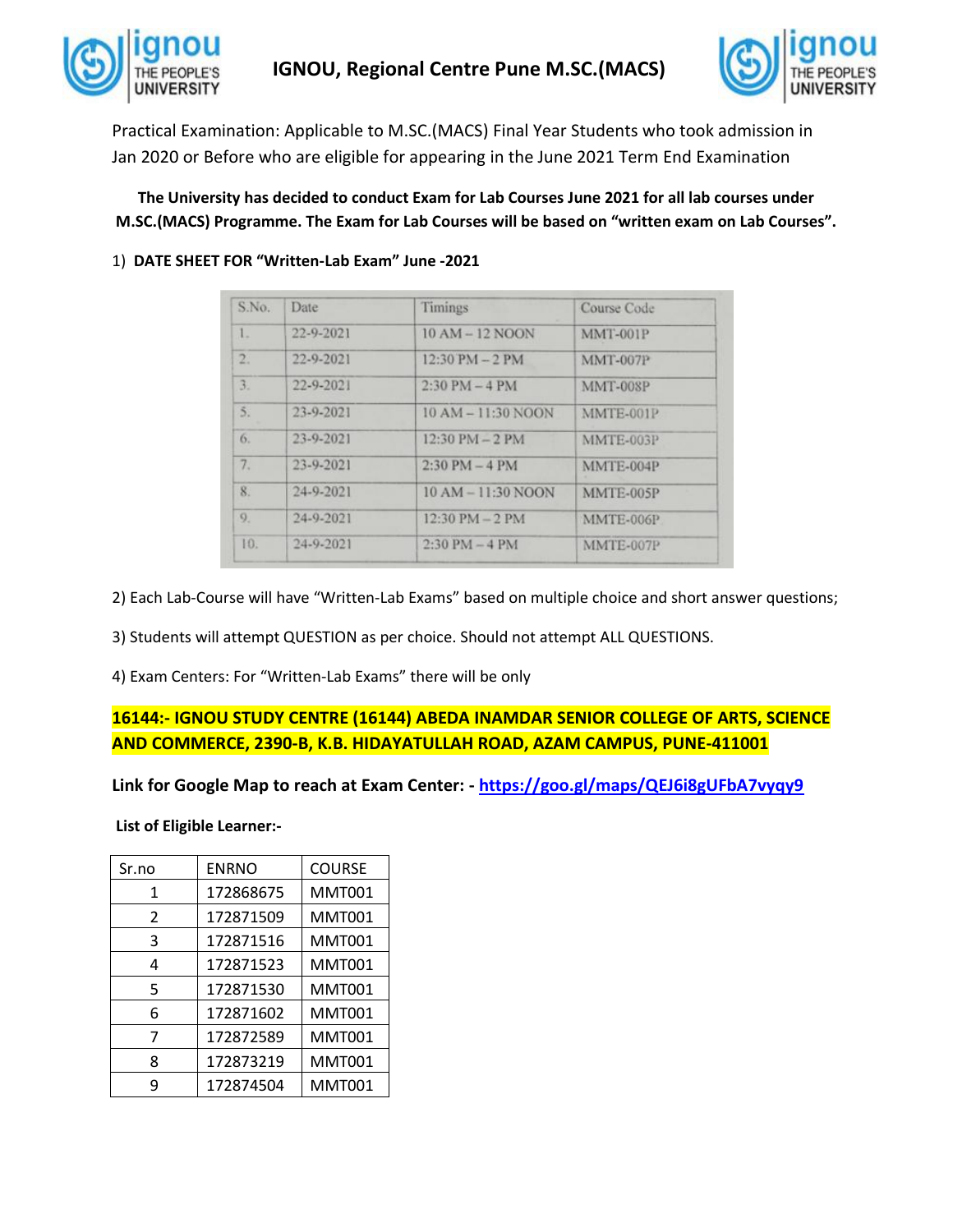| 10 | 172874511 | <b>MMT001</b> |
|----|-----------|---------------|
| 11 | 172874661 | MMT001        |
| 12 | 172874679 | MMT001        |
| 13 | 172874837 | MMT001        |
| 14 | 172874844 | MMT001        |
| 15 | 172876135 | MMT001        |
| 16 | 172876332 | MMT001        |
| 17 | 183530900 | MMT001        |
| 18 | 183530918 | MMT001        |
| 19 | 183530925 | MMT001        |
| 20 | 183530932 | MMT001        |
| 21 | 183532341 | MMT001        |
| 22 | 183532398 | <b>MMT001</b> |
| 23 | 192396140 | MMT001        |
| 24 | 192396157 | MMT001        |
| 25 | 192396164 | MMT001        |
| 26 | 192396171 | <b>MMT001</b> |
| 27 | 192396189 | MMT001        |
| 28 | 192396196 | MMT001        |
| 29 | 192396315 | MMT001        |
| 30 | 192396322 | MMT001        |
| 31 | 192396330 | MMT001        |
| 32 | 192396347 | MMT001        |
| 33 | 192396354 | MMT001        |
| 34 | 192396361 | MMT001        |
| 35 | 192396662 | MMT001        |
| 36 | 192397127 | MMT001        |
| 37 | 192397134 | <b>MMT001</b> |
| 38 | 192397300 | <b>MMT001</b> |
| 39 | 192397317 | <b>MMT001</b> |
| 40 | 192398412 | <b>MMT001</b> |
| 41 | 192398784 | <b>MMT001</b> |
| 42 | 192398831 | MMT001        |
| 43 | 200607564 | MMT001        |
| 44 | 200607571 | MMT001        |
| 45 | 200607589 | MMT001        |
| 46 | 200607596 | <b>MMT001</b> |
| 47 | 200607604 | MMT001        |
| 48 | 200607611 | MMT001        |
| 49 | 200607629 | MMT001        |
| 50 | 200607636 | MMT001        |
| 51 | 200607643 | MMT001        |
| 52 | 200607650 | MMT001        |
| 53 | 200607668 | MMT001        |
|    |           |               |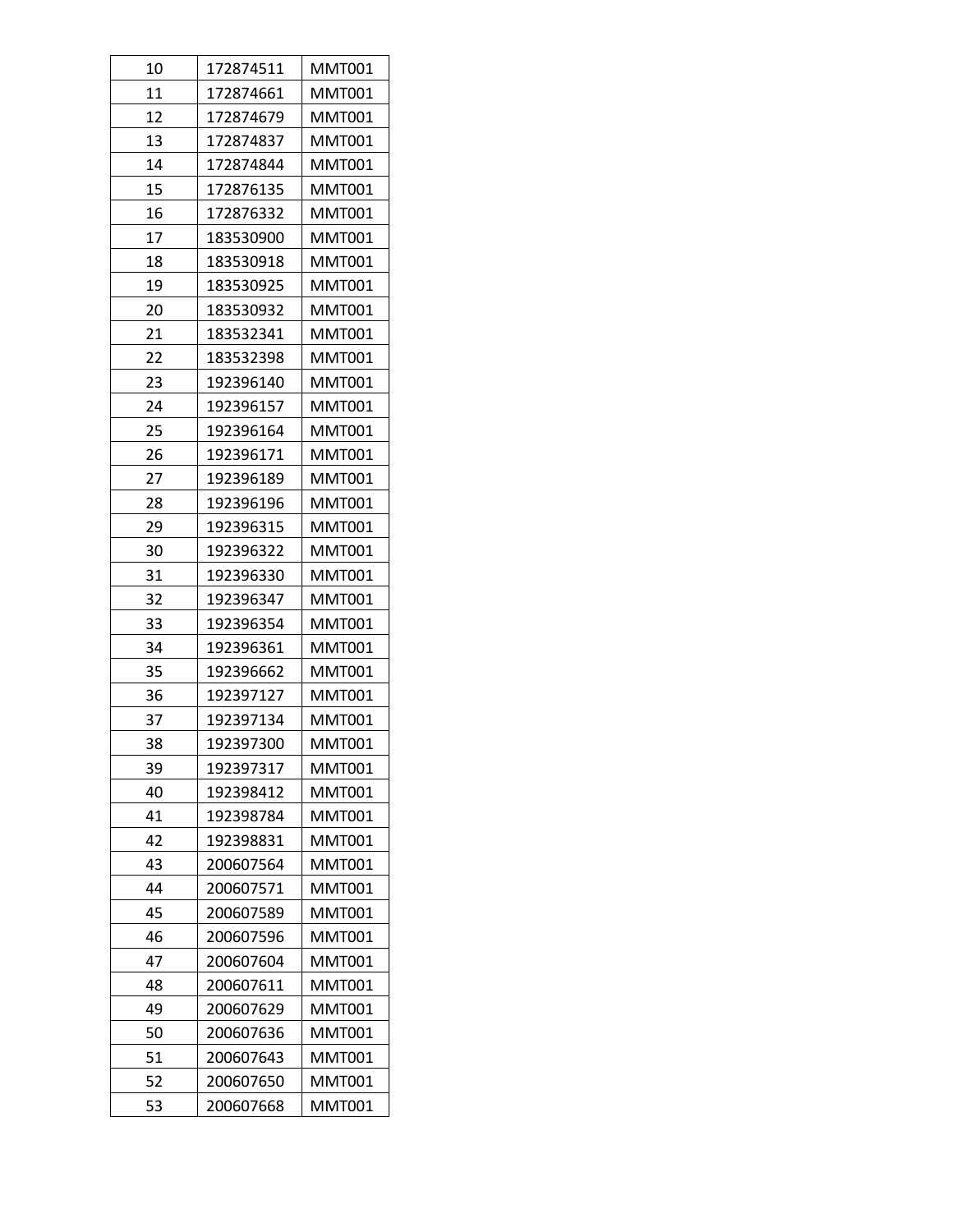| 54 | 200607675  | <b>MMT001</b> |
|----|------------|---------------|
| 55 | 200607682  | MMT001        |
| 56 | 200607801  | MMT001        |
| 57 | 200607819  | MMT001        |
| 58 | 200607833  | MMT001        |
| 59 | 200608258  | <b>MMT001</b> |
| 60 | 2102159093 | <b>MMT001</b> |
| 61 | 2102159827 | MMT001        |
| 62 | 2102160181 | MMT001        |
| 63 | 2102160284 | MMT001        |
| 64 | 2102160290 | MMT001        |
|    |            |               |
| 1  | 172868675  | <b>MMT007</b> |
| 2  | 172871490  | <b>MMT007</b> |
| 3  | 172871509  | MMT007        |
| 4  | 172871516  | <b>MMT007</b> |
| 5  | 172871523  | MMT007        |
| 6  | 172871530  | MMT007        |
| 7  | 172871602  | <b>MMT007</b> |
| 8  | 172872589  | <b>MMT007</b> |
| 9  | 172873219  | MMT007        |
| 10 | 172874504  | <b>MMT007</b> |
| 11 | 172874511  | MMT007        |
| 12 | 172874661  | MMT007        |
| 13 | 172874679  | MMT007        |
| 14 | 172874837  | MMT007        |
| 15 | 172874844  | <b>MMT007</b> |
| 16 | 172876135  | MMT007        |
| 17 | 172876332  | <b>MMT007</b> |
| 18 | 183530900  | MMT007        |
| 19 | 183530918  | <b>MMT007</b> |
| 20 | 183530925  | MMT007        |
| 21 | 183530932  | MMT007        |
| 22 | 183532341  | <b>MMT007</b> |
| 23 | 183532398  | <b>MMT007</b> |
| 24 | 192396140  | <b>MMT007</b> |
| 25 | 192396157  | <b>MMT007</b> |
| 26 | 192396164  | MMT007        |
| 27 | 192396171  | <b>MMT007</b> |
| 28 | 192396189  | MMT007        |
| 29 | 192396196  | MMT007        |
| 30 | 192396315  | MMT007        |
| 31 | 192396322  | MMT007        |
| 32 | 192396330  | <b>MMT007</b> |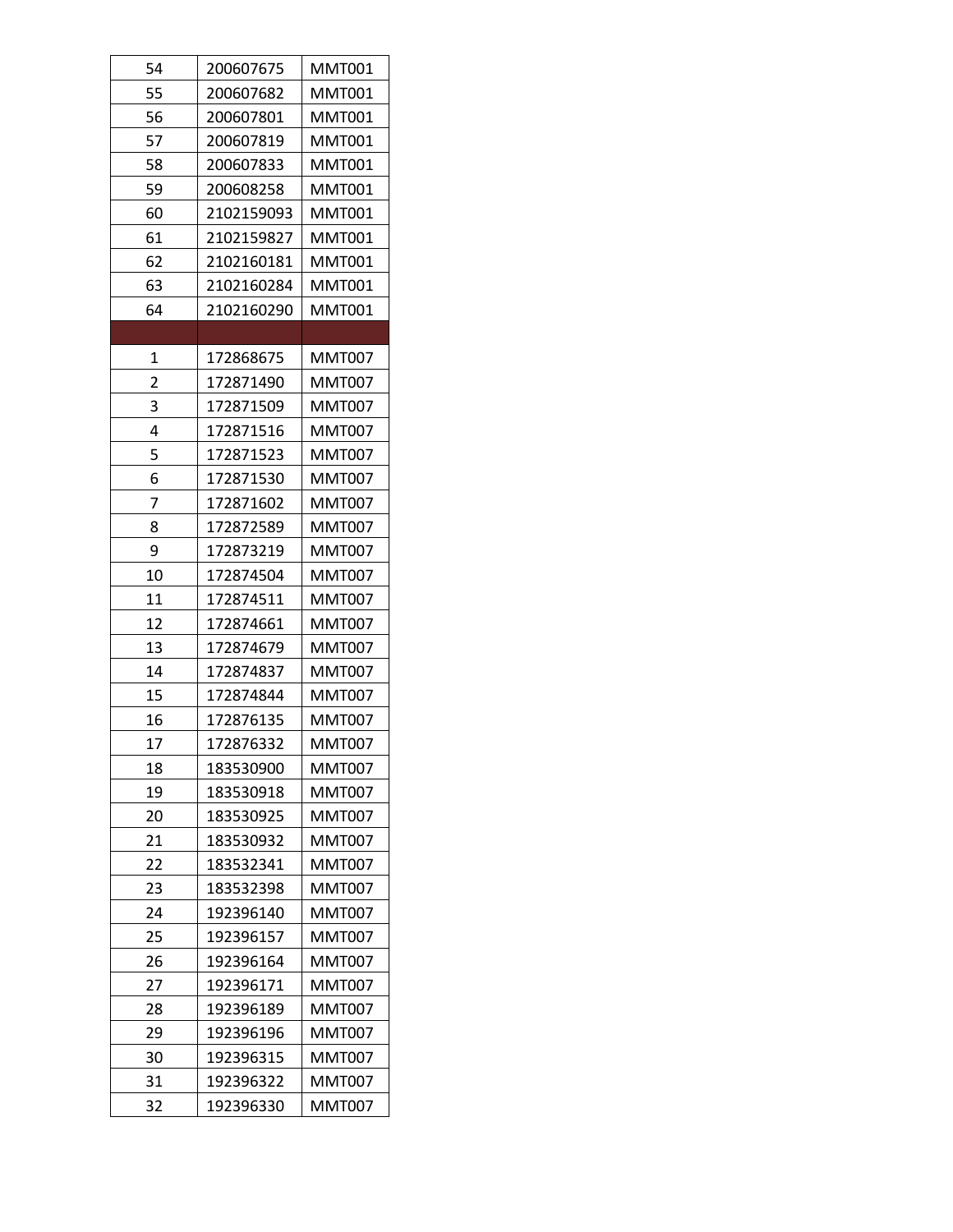| 33 | 192396347  | <b>MMT007</b> |
|----|------------|---------------|
| 34 | 192396354  | MMT007        |
| 35 | 192396361  | MMT007        |
| 36 | 192396662  | MMT007        |
| 37 | 192397127  | MMT007        |
| 38 | 192397134  | <b>MMT007</b> |
| 39 | 192397300  | MMT007        |
| 40 | 192397317  | MMT007        |
| 41 | 192398412  | MMT007        |
| 42 | 192398784  | MMT007        |
| 43 | 192398831  | MMT007        |
| 44 | 200607564  | MMT007        |
| 45 | 200607571  | <b>MMT007</b> |
| 46 | 200607589  | MMT007        |
| 47 | 200607596  | <b>MMT007</b> |
| 48 | 200607604  | <b>MMT007</b> |
| 49 | 200607611  | <b>MMT007</b> |
| 50 | 200607629  | MMT007        |
| 51 | 200607636  | MMT007        |
| 52 | 200607643  | MMT007        |
| 53 | 200607650  | MMT007        |
| 54 | 200607668  | MMT007        |
| 55 | 200607675  | MMT007        |
| 56 | 200607682  | MMT007        |
| 57 | 200607801  | MMT007        |
| 58 | 200607819  | MMT007        |
| 59 | 200607833  | <b>MMT007</b> |
| 60 | 200608258  | <b>MMT007</b> |
| 61 | 2102159093 | <b>MMT007</b> |
| 62 | 2102159827 | MMT007        |
| 63 | 2102160181 | <b>MMT007</b> |
| 64 | 2102160284 | <b>MMT007</b> |
| 65 | 2102160290 | <b>MMT007</b> |
|    |            |               |
| 1  | 172868675  | <b>MMT008</b> |
| 2  | 172871530  | <b>MMT008</b> |
| 3  | 172871602  | <b>MMT008</b> |
| 4  | 172873219  | MMT008        |
| 5  | 172874837  | MMT008        |
| 6  | 172876135  | MMT008        |
| 7  | 183530918  | MMT008        |
| 8  | 183530932  | <b>MMT008</b> |
| 9  | 183532398  | <b>MMT008</b> |
| 10 | 192396140  | MMT008        |